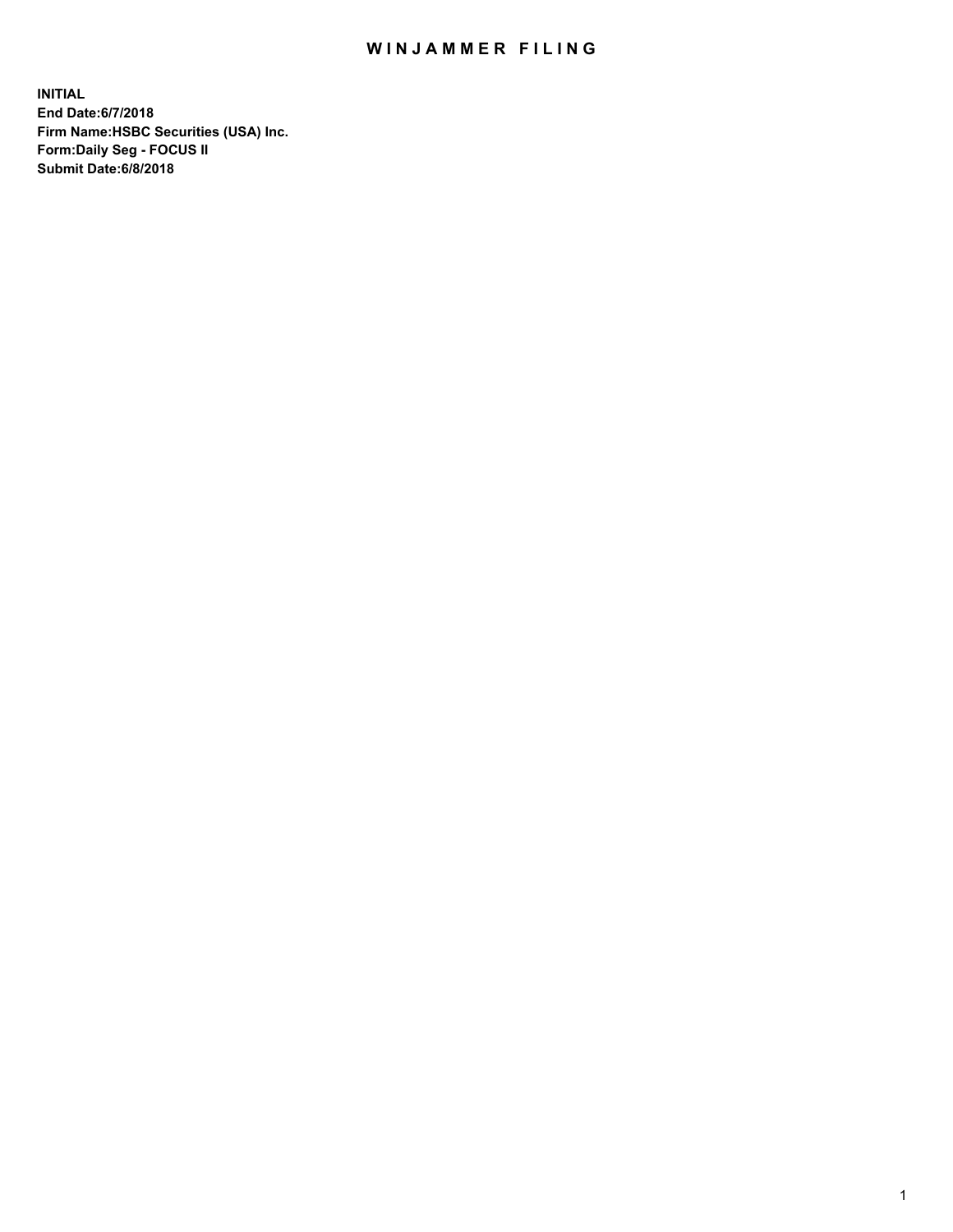## **INITIAL End Date:6/7/2018 Firm Name:HSBC Securities (USA) Inc. Form:Daily Seg - FOCUS II Submit Date:6/8/2018 Daily Segregation - Cover Page**

| Name of Company<br><b>Contact Name</b><br><b>Contact Phone Number</b><br><b>Contact Email Address</b>                                                                                                                                                                                                                          | <b>HSBC Securities (USA) Inc.</b><br><b>Michael Vacca</b><br>212-525-7951<br>michael.vacca@us.hsbc.com |
|--------------------------------------------------------------------------------------------------------------------------------------------------------------------------------------------------------------------------------------------------------------------------------------------------------------------------------|--------------------------------------------------------------------------------------------------------|
| FCM's Customer Segregated Funds Residual Interest Target (choose one):<br>a. Minimum dollar amount: ; or<br>b. Minimum percentage of customer segregated funds required:%; or<br>c. Dollar amount range between: and; or<br>d. Percentage range of customer segregated funds required between:% and%.                          | 147,000,000<br><u>0</u><br><u>00</u><br>00                                                             |
| FCM's Customer Secured Amount Funds Residual Interest Target (choose one):<br>a. Minimum dollar amount: ; or<br>b. Minimum percentage of customer secured funds required:%; or<br>c. Dollar amount range between: and; or<br>d. Percentage range of customer secured funds required between:% and%.                            | 25,000,000<br><u>0</u><br><u>00</u><br>00                                                              |
| FCM's Cleared Swaps Customer Collateral Residual Interest Target (choose one):<br>a. Minimum dollar amount: ; or<br>b. Minimum percentage of cleared swaps customer collateral required:% ; or<br>c. Dollar amount range between: and; or<br>d. Percentage range of cleared swaps customer collateral required between:% and%. | 95,000,000<br><u>0</u><br><u>00</u><br>0 <sub>0</sub>                                                  |

Attach supporting documents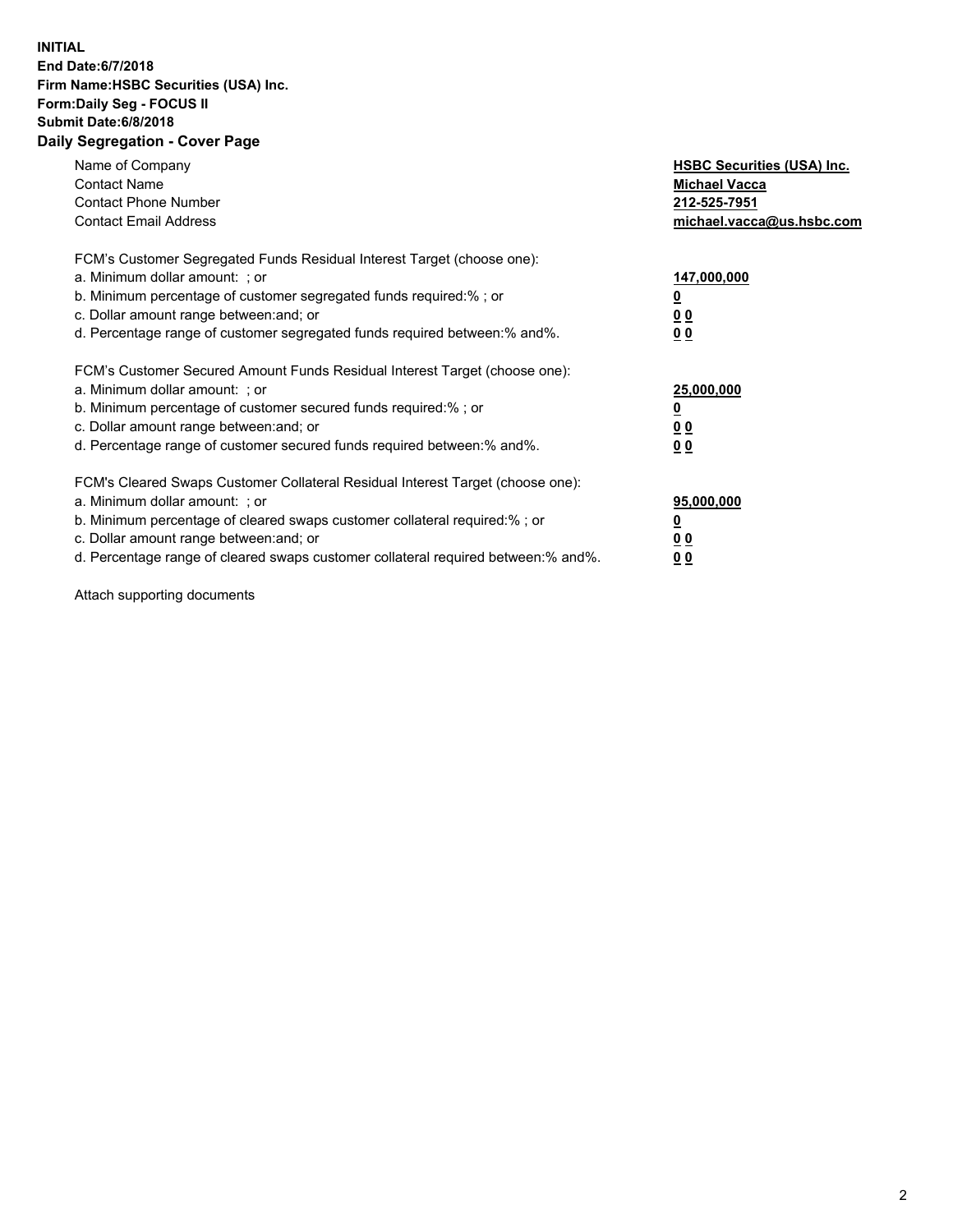**INITIAL End Date:6/7/2018 Firm Name:HSBC Securities (USA) Inc. Form:Daily Seg - FOCUS II Submit Date:6/8/2018 Daily Segregation - Secured Amounts** Foreign Futures and Foreign Options Secured Amounts Amount required to be set aside pursuant to law, rule or regulation of a foreign government or a rule of a self-regulatory organization authorized thereunder **0** [7305] 1. Net ledger balance - Foreign Futures and Foreign Option Trading - All Customers A. Cash **126,653,294** [7315] B. Securities (at market) **97,587,947** [7317] 2. Net unrealized profit (loss) in open futures contracts traded on a foreign board of trade **-25,220,383** [7325] 3. Exchange traded options a. Market value of open option contracts purchased on a foreign board of trade **0** [7335] b. Market value of open contracts granted (sold) on a foreign board of trade **0** [7337] 4. Net equity (deficit) (add lines 1. 2. and 3.) **199,020,858** [7345] 5. Account liquidating to a deficit and account with a debit balances - gross amount **2,255,726** [7351] Less: amount offset by customer owned securities **-2,253,016** [7352] **2,710** [7354] 6. Amount required to be set aside as the secured amount - Net Liquidating Equity Method (add lines 4 and 5) **199,023,568** [7355] 7. Greater of amount required to be set aside pursuant to foreign jurisdiction (above) or line 6. **199,023,568** [7360] FUNDS DEPOSITED IN SEPARATE REGULATION 30.7 ACCOUNTS 1. Cash in banks A. Banks located in the United States **93,807,820** [7500] B. Other banks qualified under Regulation 30.7 **0** [7520] **93,807,820** [7530] 2. Securities A. In safekeeping with banks located in the United States **51,288,684** [7540] B. In safekeeping with other banks qualified under Regulation 30.7 **0** [7560] **51,288,684** [7570] 3. Equities with registered futures commission merchants A. Cash **0** [7580] B. Securities **0** [7590] C. Unrealized gain (loss) on open futures contracts **0** [7600] D. Value of long option contracts **0** [7610] E. Value of short option contracts **0** [7615] **0** [7620] 4. Amounts held by clearing organizations of foreign boards of trade A. Cash **0** [7640] B. Securities **0** [7650] C. Amount due to (from) clearing organization - daily variation **0** [7660] D. Value of long option contracts **0** [7670] E. Value of short option contracts **0** [7675] **0** [7680] 5. Amounts held by members of foreign boards of trade A. Cash **73,937,888** [7700] B. Securities **46,299,262** [7710] C. Unrealized gain (loss) on open futures contracts **-25,220,383** [7720] D. Value of long option contracts **0** [7730] E. Value of short option contracts **0** [7735] **95,016,767** [7740] 6. Amounts with other depositories designated by a foreign board of trade **0** [7760] 7. Segregated funds on hand **0** [7765] 8. Total funds in separate section 30.7 accounts **240,113,271** [7770] 9. Excess (deficiency) Set Aside for Secured Amount (subtract line 7 Secured Statement Page 1 from Line 8) **41,089,703** [7380] 10. Management Target Amount for Excess funds in separate section 30.7 accounts **25,000,000** [7780]

11. Excess (deficiency) funds in separate 30.7 accounts over (under) Management Target **16,089,703** [7785]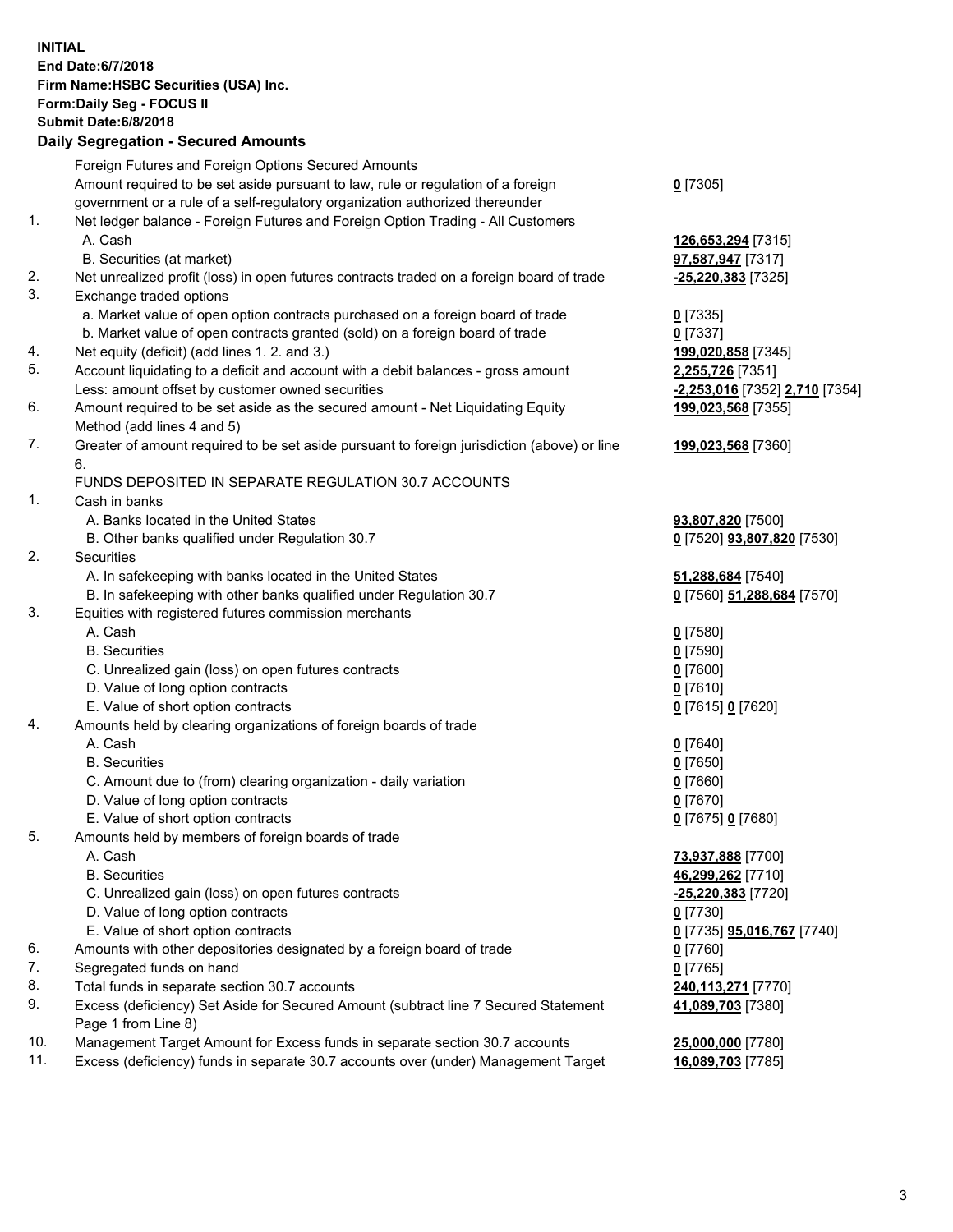| <b>INITIAL</b> |                                                                                                |                                   |  |  |  |  |
|----------------|------------------------------------------------------------------------------------------------|-----------------------------------|--|--|--|--|
|                | End Date:6/7/2018                                                                              |                                   |  |  |  |  |
|                | Firm Name: HSBC Securities (USA) Inc.                                                          |                                   |  |  |  |  |
|                | Form: Daily Seg - FOCUS II                                                                     |                                   |  |  |  |  |
|                | <b>Submit Date:6/8/2018</b>                                                                    |                                   |  |  |  |  |
|                | <b>Daily Segregation - Segregation Statement</b>                                               |                                   |  |  |  |  |
|                | SEGREGATION REQUIREMENTS(Section 4d(2) of the CEAct)                                           |                                   |  |  |  |  |
| 1.             | Net ledger balance                                                                             |                                   |  |  |  |  |
|                | A. Cash                                                                                        | 199,856,728 [7010]                |  |  |  |  |
|                | B. Securities (at market)                                                                      | 1,742,662,840 [7020]              |  |  |  |  |
| 2.             | Net unrealized profit (loss) in open futures contracts traded on a contract market             | 125,770,618 [7030]                |  |  |  |  |
| 3.             | Exchange traded options                                                                        |                                   |  |  |  |  |
|                | A. Add market value of open option contracts purchased on a contract market                    | 294,754,155 [7032]                |  |  |  |  |
|                | B. Deduct market value of open option contracts granted (sold) on a contract market            | -125,843,617 [7033]               |  |  |  |  |
| 4.             | Net equity (deficit) (add lines 1, 2 and 3)                                                    | 2,237,200,724 [7040]              |  |  |  |  |
| 5.             | Accounts liquidating to a deficit and accounts with                                            |                                   |  |  |  |  |
|                | debit balances - gross amount                                                                  | 29,652,773 [7045]                 |  |  |  |  |
|                | Less: amount offset by customer securities                                                     | -29,421,457 [7047] 231,316 [7050] |  |  |  |  |
| 6.             | Amount required to be segregated (add lines 4 and 5)                                           | 2,237,432,040 [7060]              |  |  |  |  |
|                | FUNDS IN SEGREGATED ACCOUNTS                                                                   |                                   |  |  |  |  |
| 7.             | Deposited in segregated funds bank accounts                                                    |                                   |  |  |  |  |
|                | A. Cash                                                                                        | 26,885,622 [7070]                 |  |  |  |  |
|                | B. Securities representing investments of customers' funds (at market)                         | $0$ [7080]                        |  |  |  |  |
|                | C. Securities held for particular customers or option customers in lieu of cash (at<br>market) | 316,301,067 [7090]                |  |  |  |  |
| 8.             | Margins on deposit with derivatives clearing organizations of contract markets                 |                                   |  |  |  |  |
|                | A. Cash                                                                                        | 459,878,916 [7100]                |  |  |  |  |
|                | B. Securities representing investments of customers' funds (at market)                         | $0$ [7110]                        |  |  |  |  |
|                | C. Securities held for particular customers or option customers in lieu of cash (at<br>market) | 1,325,011,303 [7120]              |  |  |  |  |
| 9.             | Net settlement from (to) derivatives clearing organizations of contract markets                | <u>-8,255,290</u> [7130]          |  |  |  |  |
| 10.            | Exchange traded options                                                                        |                                   |  |  |  |  |
|                | A. Value of open long option contracts                                                         | 294,754,155 [7132]                |  |  |  |  |
|                | B. Value of open short option contracts                                                        | -125,843,617 [7133]               |  |  |  |  |
| 11.            | Net equities with other FCMs                                                                   |                                   |  |  |  |  |
|                | A. Net liquidating equity                                                                      | 8,061,820 [7140]                  |  |  |  |  |
|                | B. Securities representing investments of customers' funds (at market)                         | 0 [7160]                          |  |  |  |  |
|                | C. Securities held for particular customers or option customers in lieu of cash (at            | $0$ [7170]                        |  |  |  |  |
|                | market)                                                                                        |                                   |  |  |  |  |
| 12.            | Segregated funds on hand                                                                       | 101,350,470 [7150]                |  |  |  |  |
| 13.            | Total amount in segregation (add lines 7 through 12)                                           | 2,398,144,446 [7180]              |  |  |  |  |
| 14.            | Excess (deficiency) funds in segregation (subtract line 6 from line 13)                        | 160,712,406 [7190]                |  |  |  |  |
| 15.            | Management Target Amount for Excess funds in segregation                                       | 147,000,000 [7194]                |  |  |  |  |

16. Excess (deficiency) funds in segregation over (under) Management Target Amount Excess

**13,712,406** [7198]